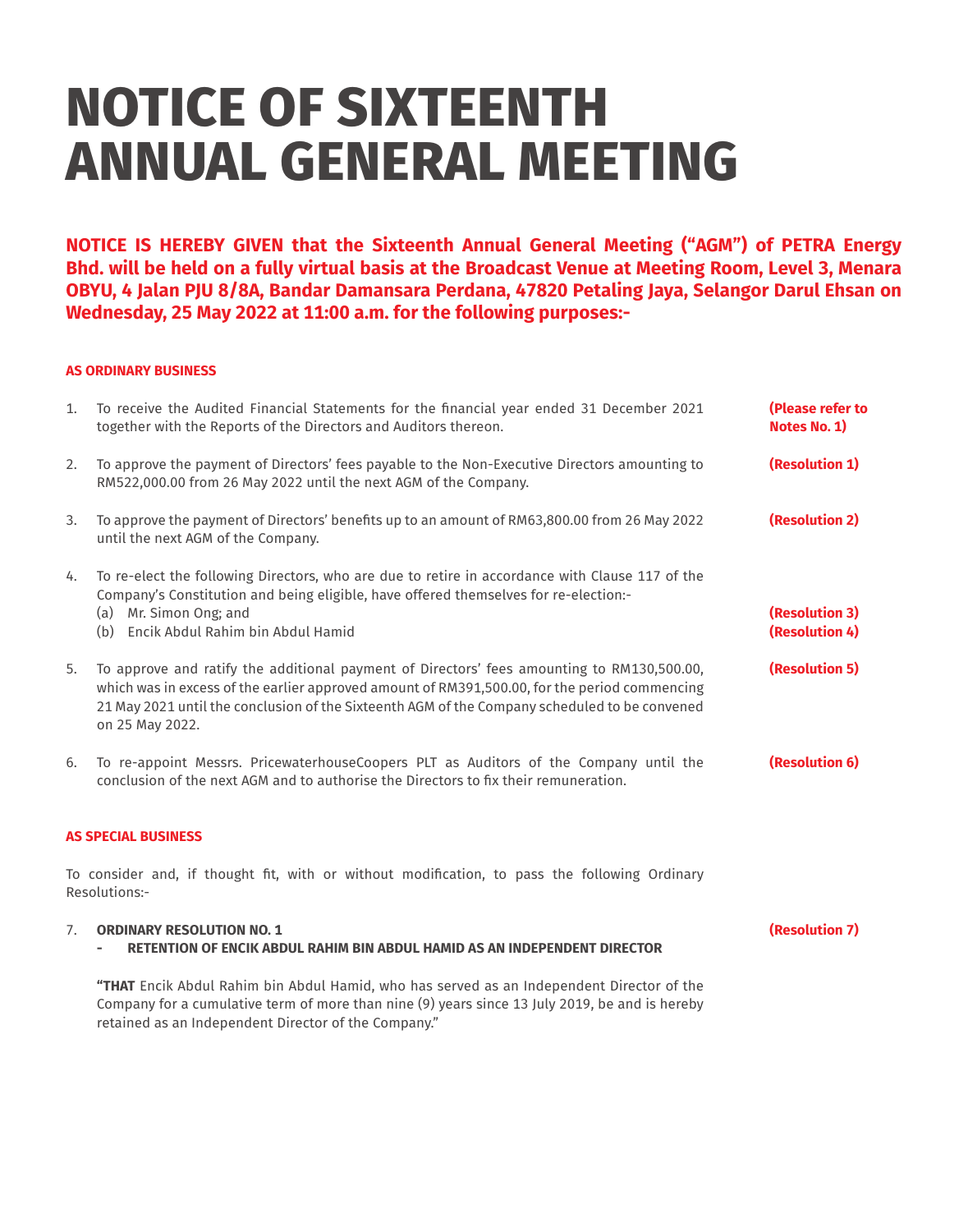### 8. **ORDINARY RESOLUTION NO. 2**

#### **- AUTHORITY TO ISSUE SHARES PURSUANT TO THE COMPANIES ACT 2016**

**"THAT** subject always to the Companies Act 2016 (**"the Act"**), the Constitution of the Company and the approvals from Bursa Malaysia Securities Berhad (**"Bursa Securities"**) and any other relevant governmental and/or regulatory authorities, the Directors be and are hereby empowered pursuant to the Act, to issue and allot shares in the capital of the Company from time to time at such price and upon such terms and conditions, for such purposes and to such person or persons whomsoever the Directors may in their absolute discretion deem fit provided always that the aggregate number of shares issued pursuant to this resolution does not exceed ten per centum (10%) of the total number of issued shares of the Company for the time being;

 **AND THAT** the Directors be and are also empowered to obtain the approval for the listing of and quotation for the additional shares so issued on Bursa Securities; **AND FURTHER THAT** such authority shall commence immediately upon the passing of this resolution and continue to be in force until the conclusion of the next Annual General Meeting of the Company."

### 9. **ORDINARY RESOLUTION NO. 3**

**PROPOSED RENEWAL OF EXISTING SHAREHOLDERS MANDATE FOR RECURRENT RELATED PARTY TRANSACTIONS OF A REVENUE OR TRADING NATURE**

**"THAT** subject always to the Companies Act 2016 ("**the Act**"), the Constitution of the Company and Bursa Malaysia Securities Berhad Main Market Listing Requirements, approval be and is hereby given for the Proposed Renewal of Existing Shareholders Mandate for Recurrent Related Party Transactions of a Revenue or Trading Nature for the Company and its subsidiaries ("**the Group**") to enter into and to give effect to the category of the recurrent related party transactions of a revenue or trading nature from time to time with the Related Parties as specified in Section 2.5 of the Circular/Statement to Shareholders dated 26 April 2022, provided that such transactions are:-

- a) recurrent transactions of a revenue or trading nature;
- b) necessary for the Group's day-to-day operations;
- c) carried out in the ordinary course of business on normal commercial terms which are not more favourable to the Related Parties than those generally available to the public; and
- d) not to the detriment of minority shareholders,

#### (the **"Mandate"**);

 **AND THAT** such authority shall commence upon the passing of this resolution and shall continue to be in force until:-

- i) the conclusion of the next Annual General Meeting ("**AGM**") of the Company following this AGM at which the Mandate was passed, at which time it will lapse, unless by a resolution passed at the next AGM, the authority is renewed;
- ii) the expiration of the period within which the next AGM after that date it is required to be held pursuant to Section 340(2) of the Act (but shall not extend to such extension as may be allowed pursuant to Section 340(4) of the Act); or
- iii) revoked or varied by resolution passed by the shareholders in a general meeting before the next AGM;

### **(Resolution 8)**

**(Resolution 9)**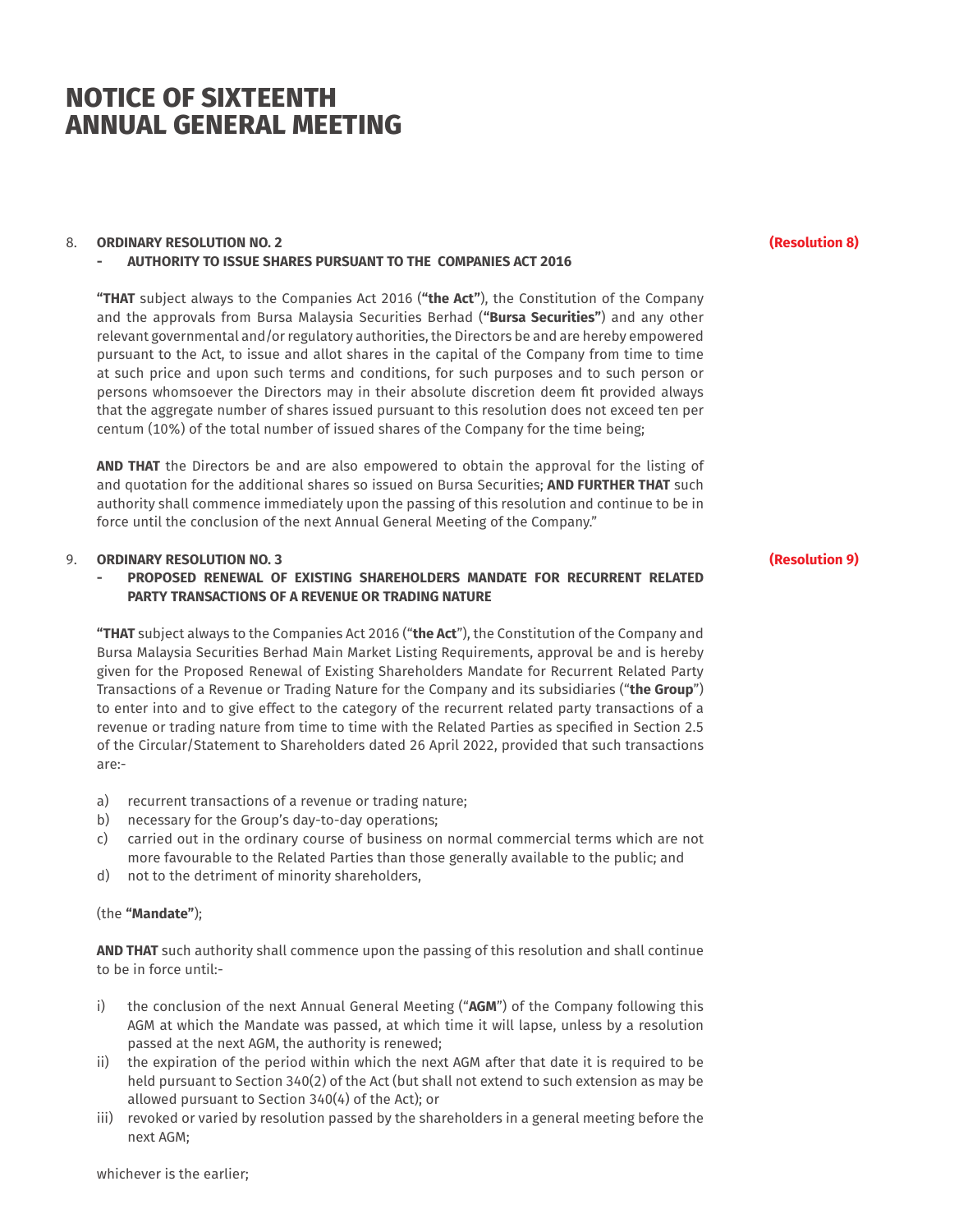**AND FURTHER THAT** the Directors of the Company be authorised to complete and do all such acts and things (including executing all such documents as may be required), as they may consider expedient or necessary to give effect to the Mandate."

#### 10. **ORDINARY RESOLUTION NO. 4**

**- PROPOSED RENEWAL OF AUTHORITY FOR THE COMPANY TO PURCHASE ITS OWN SHARES ("Proposed Renewal of Share Buy-Back Authority")**

**"THAT** subject to the Companies Act 2016 ("**the Act**"), Bursa Malaysia Securities Berhad ("**Bursa Securities**") Main Market Listing Requirements, the Constitution of the Company, and all other applicable laws, rules and regulations, approval be and is hereby given to the Company to purchase such number of ordinary shares as may be determined by the Directors of the Company from time to time through Bursa Securities upon such terms and conditions as the Directors may deem fit and expedient in the interest of the Company, provided that:-

- a) the aggregate number of ordinary shares to be purchased and/or held by the Company shall not exceed ten per centum (10%) of the total number of issued shares of the Company including the shares previously purchased and retained as Treasury Shares (if any); and
- b) the maximum funds to be allocated by the Company for the purpose of purchasing its own shares shall not exceed the total retained profits of the Company based on the latest audited financial statements and/or the latest unaudited financial statements (where applicable) available at the time of the purchase.

**THAT** such authority shall commence upon the passing of this resolution and shall continue to be in force until:-

- i) the conclusion of the next Annual General Meeting ("**AGM**") of the Company following this AGM at which such resolution was passed, at which time it will lapse, unless by an ordinary resolution passed at that meeting, the authority is renewed, either unconditionally or subject to conditions;
- ii) the expiration of the period within which the next AGM of the Company after that date is required by law to be held; or
- iii) revoked or varied by an ordinary resolution passed by the shareholders of the Company at a general meeting;

whichever occurs first.

 **AND THAT** upon completion of the purchase by the Company of its own shares, the Directors of the Company be authorised to deal with the shares purchased in their absolute discretion to cancel all the shares so purchased; and/or retain the shares so purchased in treasury for distribution as dividend to the shareholders and/or resell on the market of Bursa Securities; and/or retain part thereof as treasury shares and cancel the remainder; or in any other manner as prescribed by the Act, rules, regulations and orders made pursuant to the Act and the requirements of Bursa Securities and any other relevant authority for the time being in force.

 **AND FURTHER THAT** the Directors of the Company be authorised to do all acts, deeds and things as they may consider expedient or necessary in the best interest of the Company to give full effect to the Proposed Renewal of Share Buy-Back Authority with full powers to assent to any conditions, modifications, variations and/or amendments as may be imposed by the relevant authorities and to take all such steps, and do all such acts and things as they may deem fit and expedient in the best interest of the Company."

**(Resolution 10)**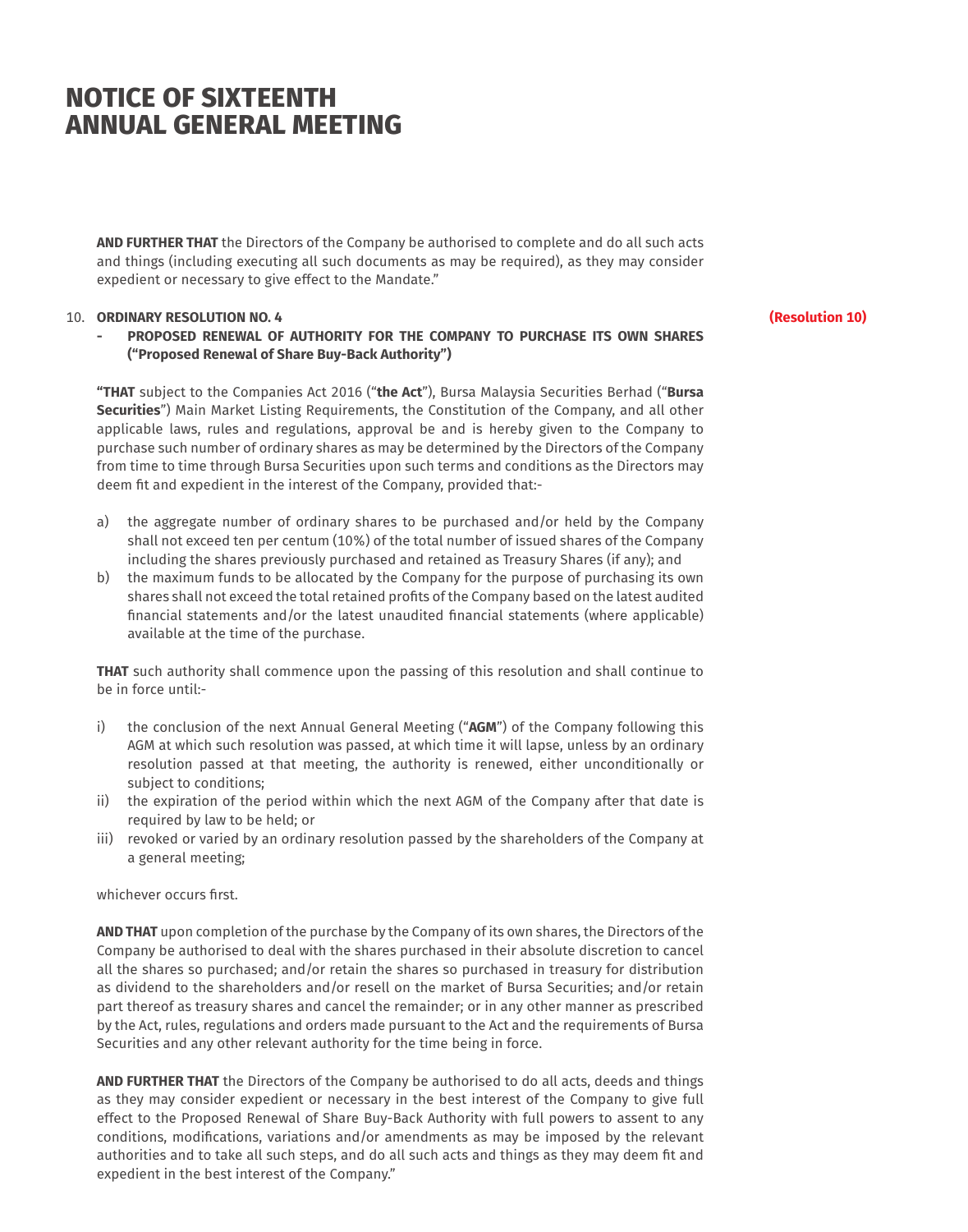11. To consider any other business for which due notice shall have been given.

By Order of the Board

**CHUA SIEW CHUAN (SSM PC NO. 201908002648) (MAICSA 0777689) LIM LIH CHAU (SSM PC NO. 201908001454) (LS0010105)** Company Secretaries

Kuala Lumpur 26 April 2022

### **Explanatory Notes to Special Business:**

#### **1. Retention of Encik Abdul Rahim bin Abdul Hamid ("Encik Rahim") as an Independent Director**

 Encik Rahim was appointed as an Independent Director of the Company on 13 July 2010 and has served the Board for a cumulative term of more than nine (9) years since 13 July 2019. The Board of Directors of the Company through its Nominating Committee, after having assessed the independence of Encik Rahim, regards him to be independent based amongst others, the following justifications, and recommends that Encik Rahim be retained as an Independent Director of the Company subject to the approval from the shareholders of the Company pursuant to Practice 5.3 of the Malaysian Code on Corporate Governance:-

- (a) Encik Rahim has fulfilled the definition of an Independent Director as set out under Paragraph 1.01 of the Bursa Malaysia Securities Berhad Main Market Listing Requirements:-
	- • is not an executive director of the Company or any related corporation (each corporation is referred to as "**said Corporation**");
	- has not been within the last three (3) years and is not an officer (except as a non-executive director) of the said Corporation. ["**officer**" has the meaning given in Section 2 of the Companies Act 2016];
	- is not a major shareholder of the said Corporation;
	- is not a family member of any executive director, officer or major shareholder of the said Corporation;
	- is not acting as a nominee or representative of any executive director or major shareholder of the said Corporation;
	- has not been engaged as an adviser by the said Corporation under such circumstances as prescribed by Bursa Malaysia Securities Berhad ("**the Exchange**") or is not presently a partner, director (except as an independent director) or major shareholder, as the case may be, of a firm or corporation which provides professional advisory services to the said Corporation under such circumstances as prescribed by the Exchange; or has not engaged in any transaction with the said Corporation under such circumstances as prescribed by the Exchange or is not presently a partner, director or major shareholder, as the case may be, of a firm or corporation (other than subsidiaries of the applicant or listed issuer) which has engaged in any transaction with the said Corporation under such circumstances as prescribed by the Exchange;
	- • is not a director who is accepting compensation from the said Corporation, other than compensation for board service for the current or immediate financial year; or
	- is not having a relationship which would interfere with the exercise of independent judgement in carrying out the functions as a director or a chairman/member of the Audit Committee, Remuneration Committee and Board Risk Management Committee and Nominating Committee.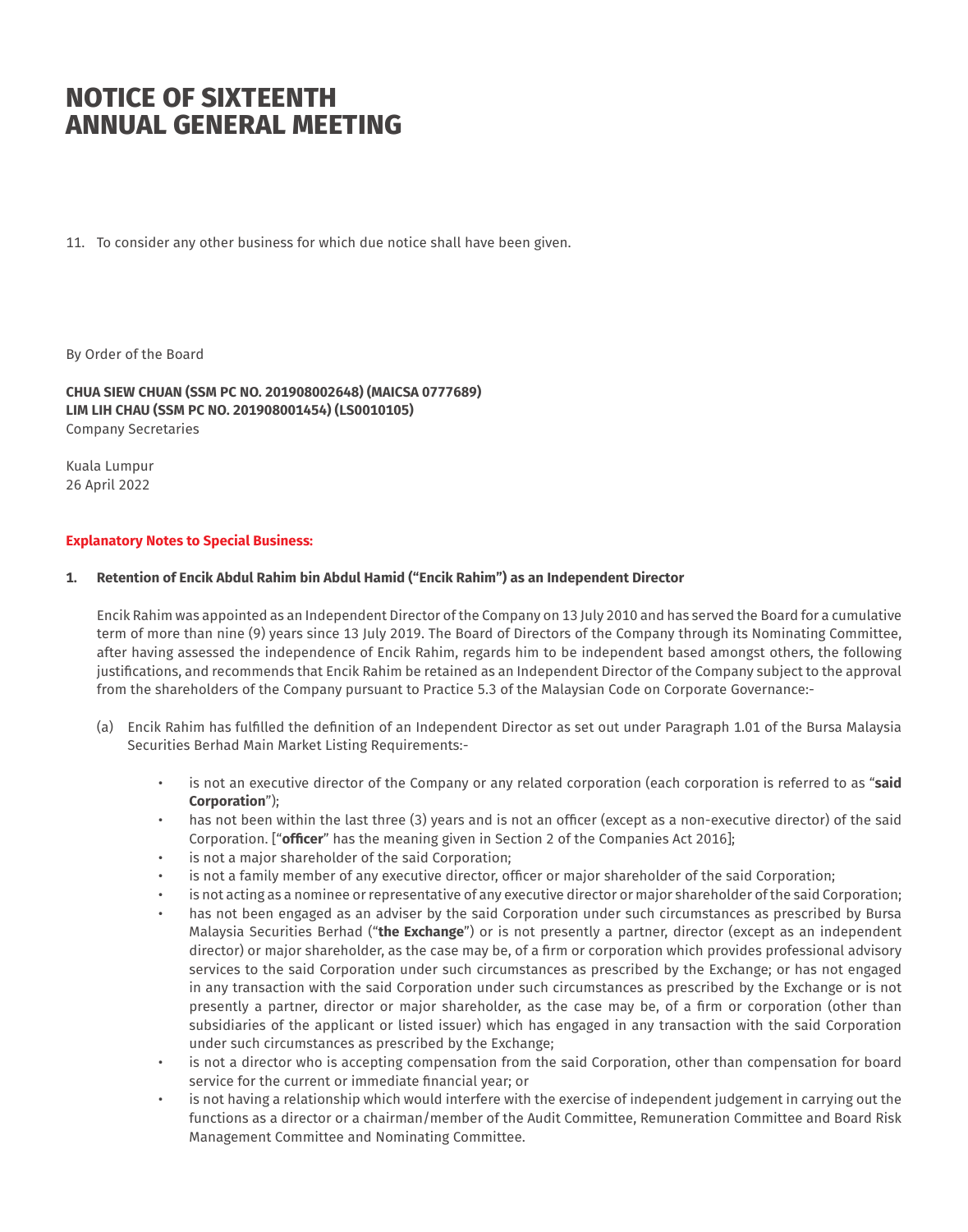- (b) Encik Rahim has not been involved in any business or other relationship which could hinder the exercise of independent judgement, objectivity or his ability to act in the best interests of the Company;
- (c) Encik Rahim has no potential conflict of interest, whether business or non-business related with the Company;
- (d) Encik Rahim has not established or maintained any significant personal or social relationship, whether direct or indirect, with the Group Chief Executive Officer and major shareholders or management of the Company (including their family members) other than normal engagements and interactions on a professional level consistent with his duties and expected of him to carry out his duties as an independent director; and
- (e) Encik Rahim does not derive any remuneration and other benefits apart from Directors' fees that are approved by shareholders.

### **2. Authority to Issue Shares pursuant to the Companies Act 2016**

 The Proposed Resolution 8 allows the Company to purchase its own shares up to ten per centum (10%) of the total number of issued shares of the Company at any time within the time period stipulated in Bursa Malaysia Securities Berhad Main Market Listing Requirements.

Please refer to the Circular/Statement to Shareholders dated 26 April 2022, for more information.

### **3. Proposed Renewal of Existing Shareholders Mandate for Recurrent Related Party Transactions of a Revenue or Trading Nature**

 The Proposed Resolution 9 is intended to enable the Company and its subsidiaries ("**the Group**") to enter into any of the recurrent related party transactions of a revenue or trading nature which are necessary for the Group's day-to-day operations, subject to the transactions being in the ordinary course of business and on normal commercial terms and are not prejudicial to the shareholders on terms not more favourable to the Related Parties than those generally available to the public and are not to the detriment of the minority shareholders of the Company.

Please refer to the Circular/Statement to Shareholders dated 26 April 2022, for more information.

### **4. Proposed Renewal of Authority for the Company to Purchase its Own Shares**

 The Proposed Resolution 10 is intended to allow the Company to purchase its own shares up to ten per centum (10%) of the total number of issued shares of the Company at any time within the time period stipulated in Bursa Malaysia Securities Berhad Main Market Listing Requirements.

Please refer to the Circular/Statement to Shareholders dated 26 April 2022, for more information.